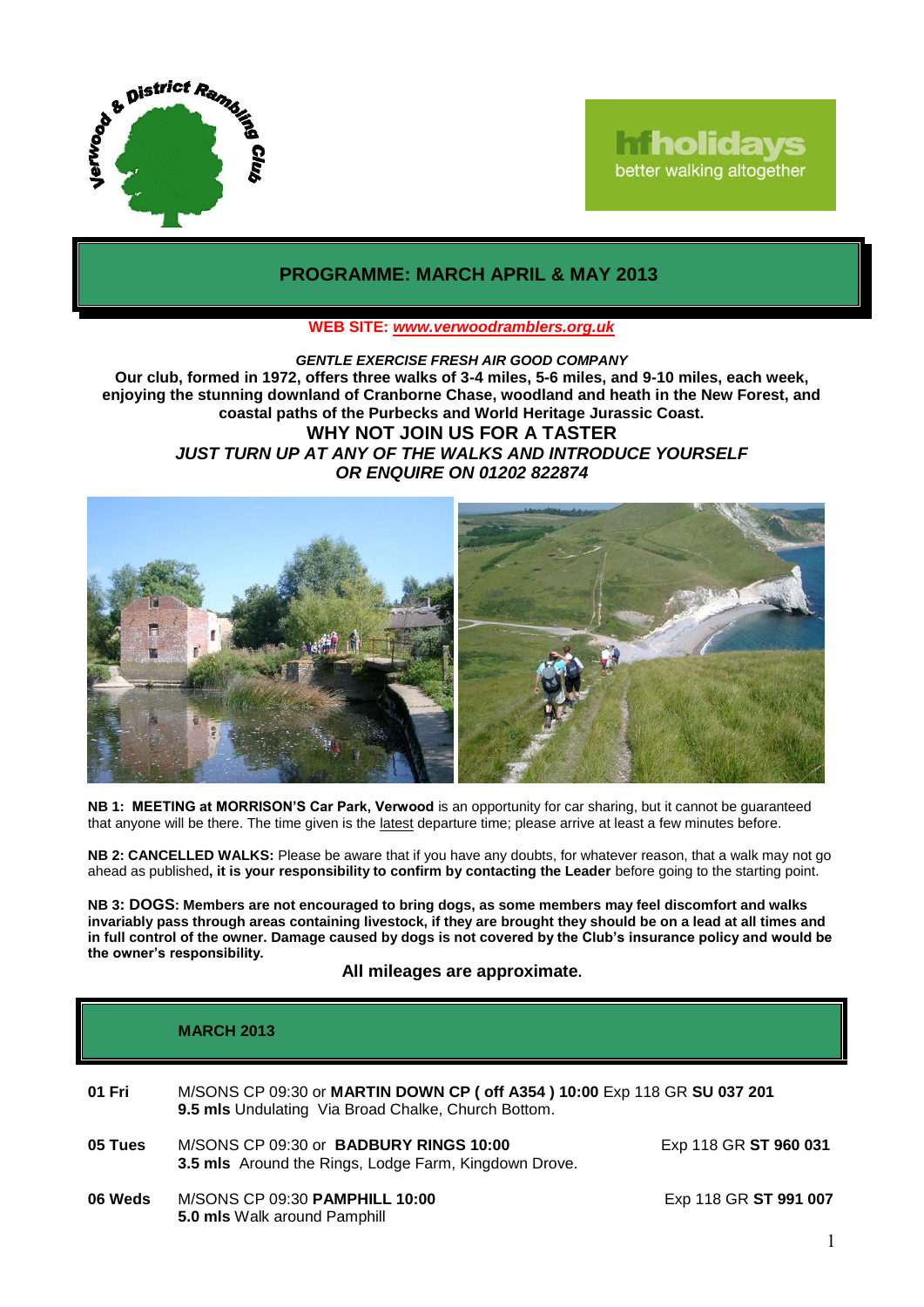- **09 Sat** M/SONS CP 09:15 **WINTERBORNE ZELSTON V'GE HALLCP 10:00** Exp117 GR **SY 897 977 10.0 mls** Winterborne Muston, Charlton Down, North Fm, Rendezvous Plantation, Gt Coll Wd, Bushes Fm.
- **12 Tues** M/SONS CP 09:30 or **ALICE LYLE INN 10:00** Exp OL22 GR **SU 159 081 3.0 mls** Pleasant walk via Blasford Lake and Linbrook Lake.
- **13 Weds** M/SONS CP 09:30 or **COY POND RD BMTH 10:00** Exp OL22 GR **SZ 067 923 5.7 mls** Branksome Chine, Seafront, Bournemouth Gardens.
- **15 Fri** M/SONS CP 09:15 or **OLD WARDOUR CASTLE CP 10:15** Exp 118 GR **ST 938 263 8.5 miles.** Ansty,Swallowcliffe, Wardour Castle and Donhead St Andrew. Tracks, fields and bridleways. Stiles and Mud
- **19 Tues** M/SONS CP 09:15 or **LONGSLADE BOTTOM CP 10:00** Exp OL22 GR **SU 270 001 3.0 mls** Wilverley Plain, Disused railway line. Mainly flat with 1 slope. Rained off twice, third time lucky.
- **20 Weds** M/SONS CP 09:30 or **ASHLEY WALK CP 10:00** Exp OL22 GR **SU 186 157 5.0 mls** via Folds Farm, Godshill Wood and Inclosure .Undulating New Forest walk.
- **23 Sat WALK NOT SUBMITTED**
- **26 Tues NOTE: ALBION INN LAYBY 10:00 (do not use Pub parking)** Exp OL22 GR **SU 077 094 3.0 mls** Mount Pleasant Farm, Crane Valley GC. Could be muddy.1 stile.
- **27 Weds NOTE: POTTERNE PARK 0930 Adjacent to tennis court** Exp OL 22 **SU 095 076 5.0mls** A flat walk to Ringwood via Moors Valley and Castleman Trail on good tracks. **Return by bus (Bring bus pass).** Choice of joining/leaving at any suitable point eg Moors Valley cafe.

#### **29 G'd Fri WALK NOT SUBMITTED**

#### **APRIL 2013**

- **02 Tues** M/SONS CP 09:30 or **CRANBORNE GARDEN CTR (Top end) 10:00** Exp 118 **SU 054 133 4.0 mls** Mainly Tracks 1 stile
- **03 Weds** M/SONS CP 09:30 or **ASHLEY WALK CP 10:00** Exp OL22 GR **SU 186 156 5.0 mls** Forest Circular incorporating hills and streams and usual Forest conditions
- **06 Sat** M/SONS CP 9:00 or **ST CATHERINES WELL MILTON ABBAS 10:00** Exp117 GR **ST 809 022 9.5 mls** Winterbournes Houghton, Stickland & Clenston moderately strenous.
- **09 Tues WALK NOT SUBMITTED**
- **10 Weds** M/SONS CP 09:25 or **MINCHINGTON CROSS 10:00** Exp 118 GR **ST 957 167 5.5 mls** Farnham, Minchington, Woodcutts Pollards Wood. Undulating & Stiles
- **12 Fri** M/SONS CP 9:20 or **BADBURY RINGS CP 10:00** Exp 118 GR **ST 960 031 10.0 mls** The Oaks, Jubilee Wood, Stour Valley Way, Shapwick. NT stiles,mud possible.
- **13 Sat ADDITIONAL OPTION: GUIDED 2-3 HOUR NATURE WALK at RSPB Arne** M/SONS CP 09:00 or ARNE RSPB CP 10:00 (CP charge £2) 2 - 3 hours tour of Arne Nature Reserve with an RSPB ranger;.
- **16 Tues** M/SONS CP 09:30 or **BREAMORE CHURCH 10:00**. (**by Wall)** Exp OL22 GR **SU 154 188 3.5 mls** Steeple Hill, Whitsbury Wood. One easy sti
- **17 Weds** M/SONS CP 09:15 or **Home F'm Shop,TARRANT GUNVILLE 10:00** Exp118 GR **ST 915 121 Please PARK in the lane opposite, NOT the Shop. Light lunch or teas available in shop**. **6.0 mls**. Jubilee Way, Tarrant Gunville, Chettle Long Barrow, Pimperne Long Barrow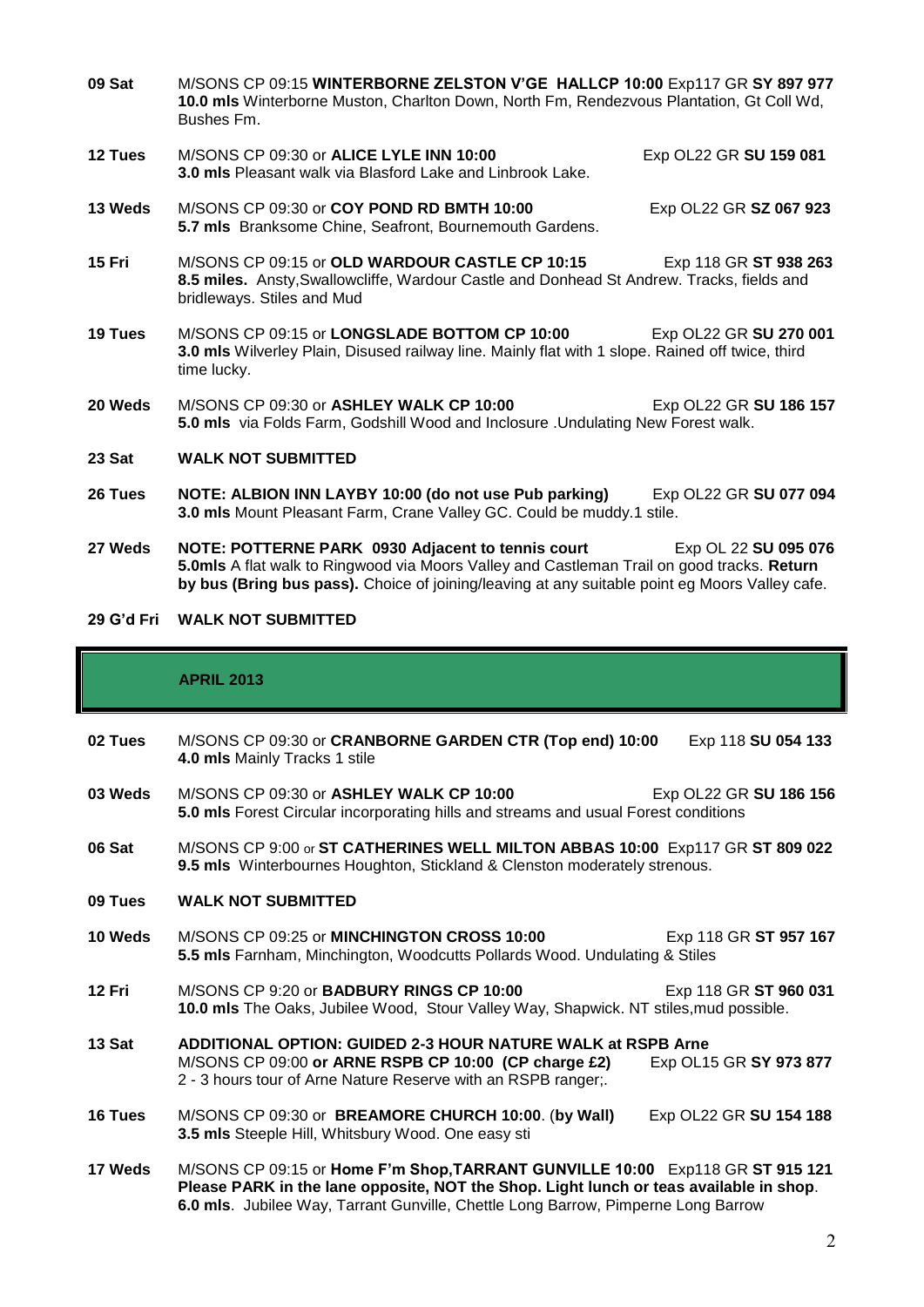- **20 Sat** M/SONS CP 09:40 or **WOODLANDS FOOTBALL PITCH 10**:**00** Exp 118 GR **SU 051 090 9.5 mls** Boys Wood, Birches Wood, Edmonsham, Cranborne, Castle Hill, Kings Wood, ,. Stiles and Mud.
- **23 Tues NOTE: MORRISONS CP 09:25 DON'T FORGET BUS PASSES** Exp OL22 GR **SU 095 076 3.5 mls** Catch **No X6 bus to** 3-Cross & walk back via Horton Common & Redmans Hill. Could be very muddy after rain.
- **24 Weds** M/SONS CP 9:20 or **WOOTTON CP 10:00** Exp OL22 GR **SZ 250 998 5.7 mls** Broadley Inclosure, Set Thorns Inclosure, Wootton Coppice Inclosure.
- **26 Fri** M/SONS CP 09:00 or **PORTLAND HEIGHTS CP 10:15** Exp OL 15 GR **SY 691 731 9.0 mls** Western coast path to Portland Bill & The Pulpit Rock. Return on Eastern coast path.
- **30 Tues** M/SONS CP 09:15 or **DELPH WOODS CENTRAL CP 10:00** Exp 118 GR **SZ 012 972 3.0 mls**. Ancient Woodland, Cattleman trail, Dunyeats heath, with a peck of history thrown in!

### **MAY 2013**

- **01 Weds** M/SONS 09:15 or **LANGTON ARMS ,TARRANT MONKTON 10:00** Exp 118 GR **ST 944 088 (Consider a Coffee or Drink on return) 5.0 mls** Common Drove, Chetterwood, Horse Down, Turner's Lane
- **04 Sat** M/SONS CP 09:10 or **GREENACRES FARM 10:00 (Lane Of f A354)** Exp130 GR **SU 103 236 9.5 mls** Old Blandford Rd, Stratford Tony, Throop Down, Little Toyd Down, Grims Lodge Fm
- **07 Tues** M/SONS CP 09:30 or **MANSWOOD PLAY AREA 10:05** Exp 118 GR **ST 983 080 3.5 mls** Chetterwood, Monkton Common Park Coppice. Hopefully Bluebells
- **08 Weds WALK NOT SUBMITTED**
- **10 Fri** M/SONS C.P 09:00 or **VIEWPOINT LAY-BY on B3551 10:15** Exp OL15 GR **SZ 006 819 9.5 mls** Nine Barrow Down, Ballard Down, Godlington Heath. Hills
- **14 Tues** M/SONS CP 09:30 or **WHITE SHEET HILL CP 10:00** Exp 118 GR **SU 047 037 3.6 mls** Bedborough Farm, Uddens Plantation, White Sheet Plantation.
- **15 Weds** M/SONS CP 09:30 or **CP Opp'te BURLEY Cricket Ground 10:00** Exp OL22 GR **SU 213 029 5.5 mls** Shappen Bottom, Burbash Hill, Church Moor, Castle Hill
- **18 Sat** M/SONS CP 09:00 or **MAIDEN CASTLE CP DORCHESTER 10:00** Exp OL15 GR **SY 669 889 9.5 mls** Strenuous; Higher Ashton Fm, Ridge Hill, Hell Bottom, Bronkham Hill, Pen Barn Fm, **Martinstown**
- **21 Tues** M/SONS CP 09:15 or **SOLENT MEADS CP 10:00** Exp OL22 GR **SZ 157 915 (First 2 sections of CP are public, last 2 sections for the Golf Centre) – Max 3 hours free 3.4 mls** Solent Meads Golf Course, Double Dykes, Hengisbury Head, Christchurch Harbour. Mostly paths, one upward slope, steps down, no stiles.
- **22 Weds** M/SONS CP 09:15 or **WOOTTON BRIDGE CP 10:00** Exp OL22 GR **SZ 250 997 5.0 mls** Wilverley Plain, Wilverley Inclosure, Holmsley, Brownhill & Wootton Coppice Inclosures.2 stiles, forest tracks – could be muddy.
- **24 Fri** M/SONS CP 09:15 or **EBBESBORNE WAKE CP 10:00** Exp 118 GR **ST 992 241 8.9 mls** North Hill Farm, Compton Down and Norrington Farm. Hills, stiles and mud.
- **28 Tues** M/SONS CP 09:40 or **CRANBORNE GD CTR. (at top end) 10:00** Exp 118 GR **SU 056 132 3.0 mls**. Cranborne Village and Estate Farm. One long incline, no stiles. NO DOGS. Could be muddy.. Option of light lunch or coffee at garden centre.